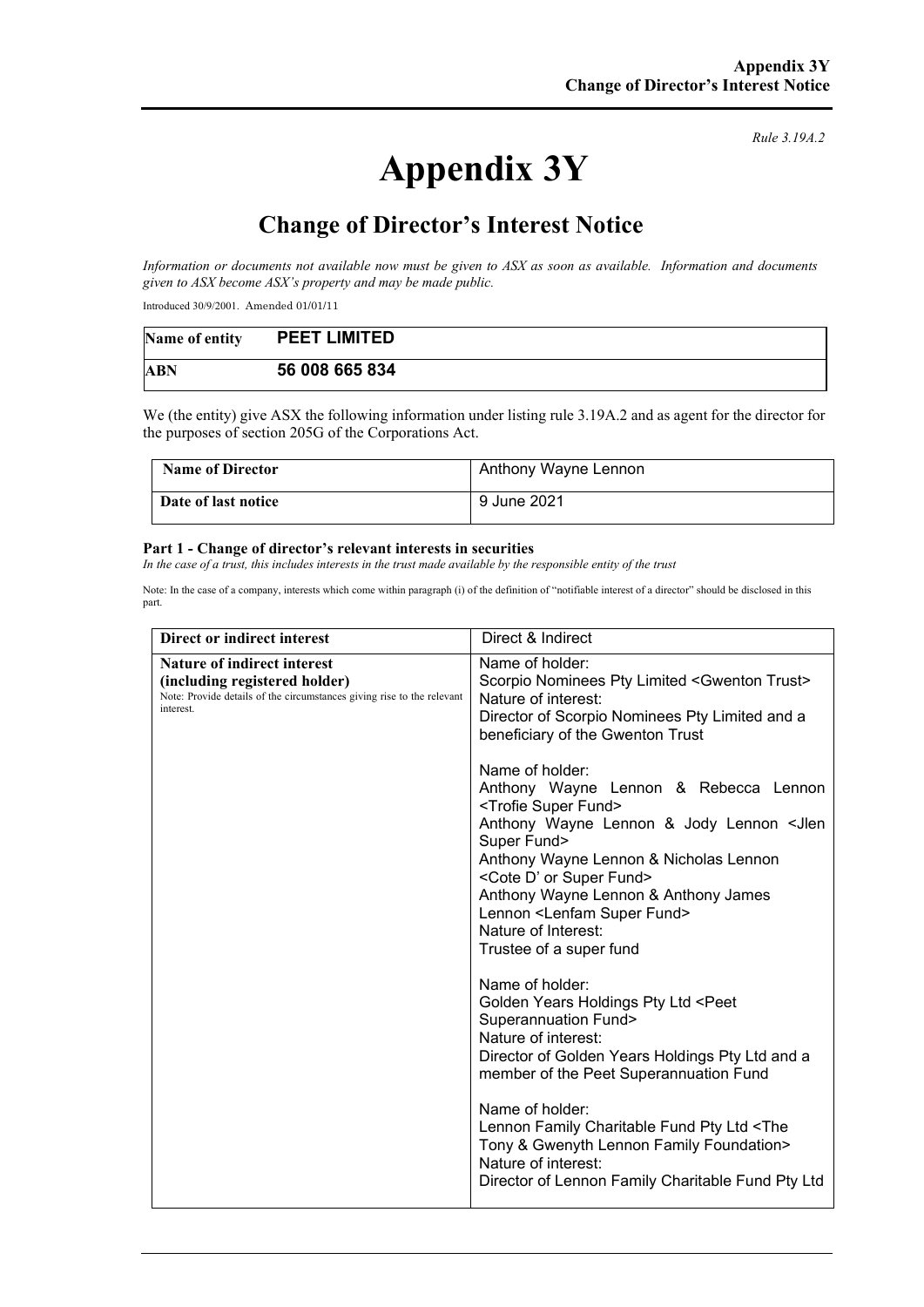| Date of change                         | As at 8 June 2022                                                                                                                |
|----------------------------------------|----------------------------------------------------------------------------------------------------------------------------------|
| No. of securities held prior to change | <b>Ordinary shares (PPC):</b><br>97,314,685 comprising:                                                                          |
|                                        | 86,582,433 Scorpio Nominees Pty Ltd <gwenton<br>Trust&gt;</gwenton<br>                                                           |
|                                        | 54,007 Anthony Wayne Lennon                                                                                                      |
|                                        | 78,462 Anthony Wayne Lennon & Rebecca<br>Lennon <trofie fund="" super=""></trofie>                                               |
|                                        | 855,856 Anthony Wayne Lennon & Jodie Lennon<br><jlen fund="" super=""></jlen>                                                    |
|                                        | 585,586 Anthony Wayne Lennon & Nicholas<br>Lennon < Cote D' or Super Fund>                                                       |
|                                        | 8,656,230 Golden Years Holdings Pty Ltd <peet<br><b>Superannuation Fund&gt;</b></peet<br>                                        |
|                                        | 502,111 Lennon Family Charitable Fund Pty Ltd<br><the &="" family="" foundation="" gwenyth="" lennon="" tony=""></the>           |
|                                        | Peet Bonds - Series 2, Tranche 1 (PPCHB):<br>375 Golden Years Holdings Pty Ltd <peet<br><b>Superannuation Fund&gt;</b></peet<br> |
|                                        | 375 Anthony Wayne Lennon & Rebecca Lennon<br><trofie fund="" super=""></trofie>                                                  |
|                                        | 375 Anthony Wayne Lennon & Jodie Lennon < Jlen<br>Super Fund>                                                                    |
|                                        | 375 Anthony Wayne Lennon & Nicholas Lennon<br><cote d'or="" fund="" super=""></cote>                                             |
|                                        | 375 Lennon Family Charitable Fund Pty Ltd <the<br>Tony &amp; Gwenyth Lennon Family Foundation&gt;</the<br>                       |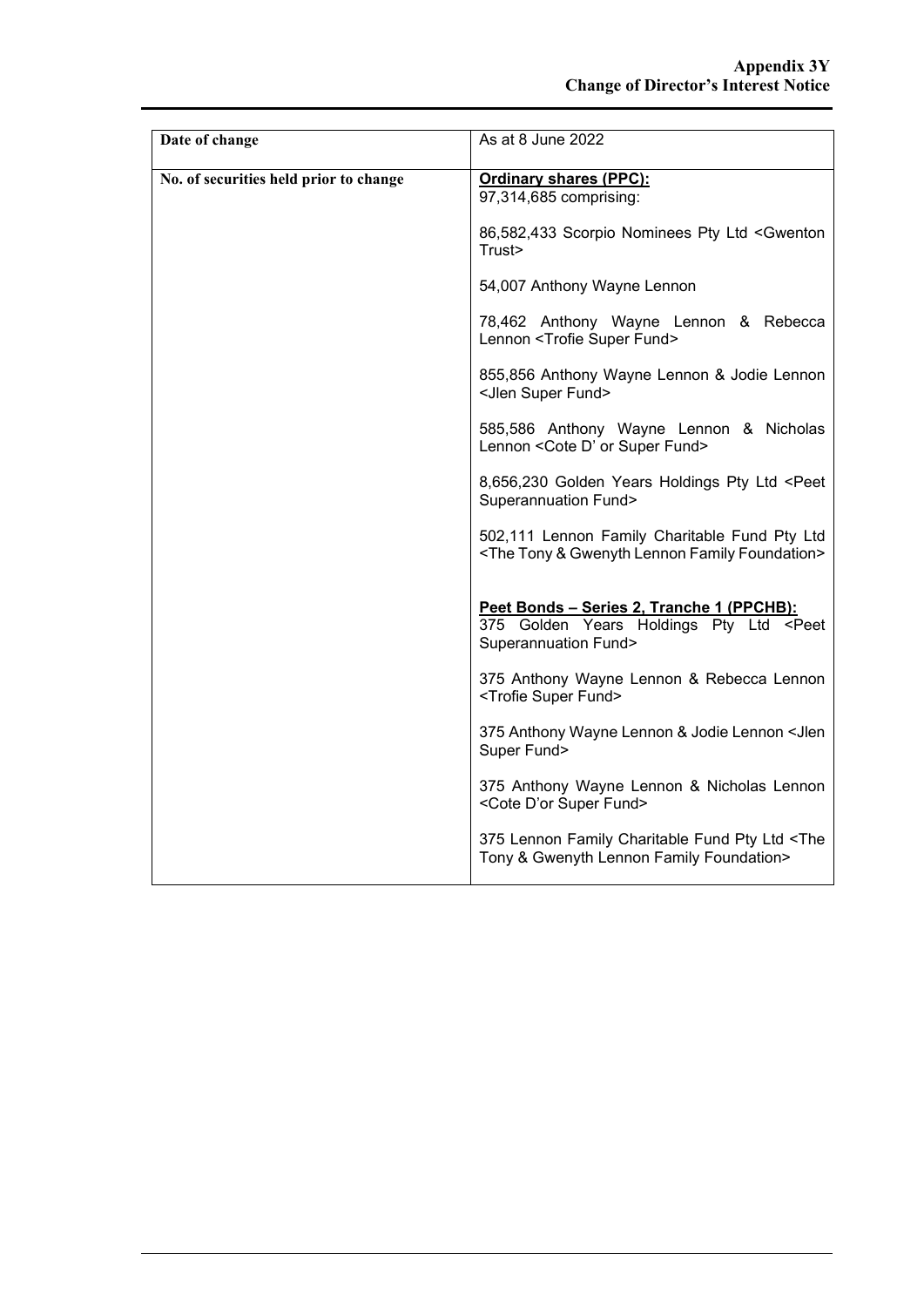| <b>Class</b>                                                                                                                                                                       | PPC ordinary shares                                                                                                              |
|------------------------------------------------------------------------------------------------------------------------------------------------------------------------------------|----------------------------------------------------------------------------------------------------------------------------------|
| Number acquired                                                                                                                                                                    | 400,000                                                                                                                          |
| <b>Number disposed</b>                                                                                                                                                             | N/A                                                                                                                              |
| Value/Consideration<br>Note: If consideration is non-cash, provide details and estimated<br>valuation                                                                              | \$420,526                                                                                                                        |
| No. of securities held after change                                                                                                                                                | <b>Ordinary shares (PPC):</b><br>97,714,685 comprising:                                                                          |
|                                                                                                                                                                                    | 86,582,433 Scorpio Nominees Pty Ltd <gwenton<br>Trust&gt;</gwenton<br>                                                           |
|                                                                                                                                                                                    | 54,007 Anthony Wayne Lennon                                                                                                      |
|                                                                                                                                                                                    | 78,462 Anthony Wayne Lennon & Rebecca<br>Lennon <trofie fund="" super=""></trofie>                                               |
|                                                                                                                                                                                    | 855,856 Anthony Wayne Lennon & Jodie Lennon<br><jlen fund="" super=""></jlen>                                                    |
|                                                                                                                                                                                    | 585,586 Anthony Wayne Lennon & Nicholas<br>Lennon < Cote D' or Super Fund>                                                       |
|                                                                                                                                                                                    | 8,656,230 Golden Years Holdings Pty Ltd <peet<br><b>Superannuation Fund&gt;</b></peet<br>                                        |
|                                                                                                                                                                                    | 902,111 Lennon Family Charitable Fund Pty Ltd<br><the &="" family="" foundation="" gwenyth="" lennon="" tony=""></the>           |
|                                                                                                                                                                                    | Peet Bonds - Series 2, Tranche 1 (PPCHB):<br>375 Golden Years Holdings Pty Ltd <peet<br><b>Superannuation Fund&gt;</b></peet<br> |
|                                                                                                                                                                                    | 375 Anthony Wayne Lennon & Rebecca Lennon<br><trofie fund="" super=""></trofie>                                                  |
|                                                                                                                                                                                    | 375 Anthony Wayne Lennon & Jodie Lennon < Jlen<br>Super Fund>                                                                    |
|                                                                                                                                                                                    | 375 Anthony Wayne Lennon & Nicholas Lennon<br><cote d'or="" fund="" super=""></cote>                                             |
|                                                                                                                                                                                    | 375 Lennon Family Charitable Fund Pty Ltd <the<br>Tony &amp; Gwenyth Lennon Family Foundation&gt;</the<br>                       |
| <b>Nature of change</b><br>Example: on-market trade, off-market trade, exercise of options, issue<br>of securities under dividend reinvestment plan, participation in buy-<br>back | On-market acquisitions                                                                                                           |